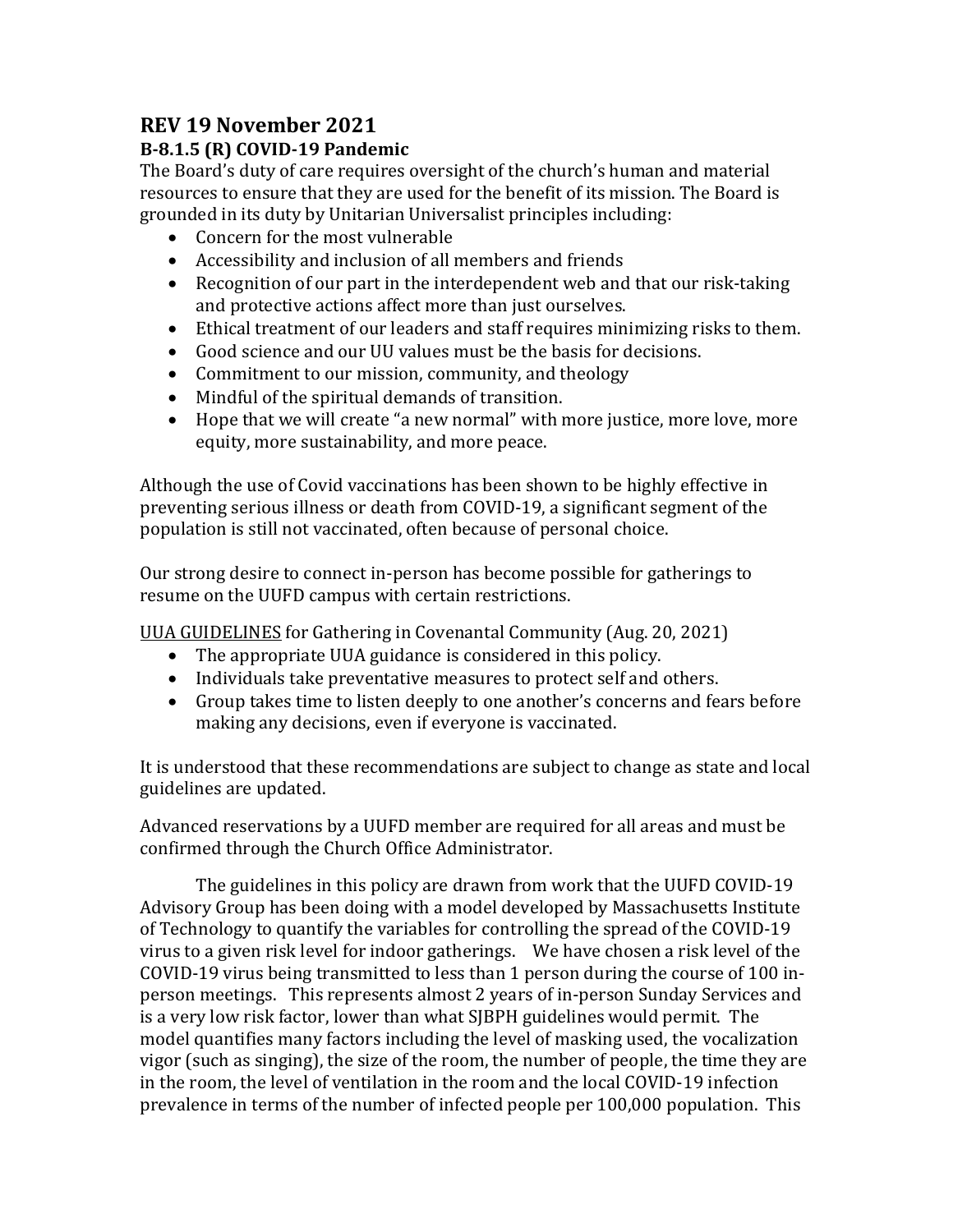COVID-19 infection prevalence value is not directly listed by the SJBPH but is calculated from their data by the UUFD COVID-19 Advisory Group on a weekly basis. The COVID-19 model also includes an assumption that 80% of the attendees are vaccinated. This accommodates the children that may not be immediately vaccinated.

#### **B-8.1.5.1 Outdoor gatherings**

UUFD groups are permitted to gather on campus and must observe the following:

• Masks are recommended for all unvaccinated people 2 years and older.

#### **B-8.1.5.2 Indoor gatherings**

- People 12 years and older must be fully vaccinated to attend in person.
- Encourage unvaccinated people 12 years and older as well as vaccinated people that have been told by their physicians that they have immunocompromised conditions to attend on Zoom to protect themselves and others
- N95 Masks are required inside all buildings at UUFD, regardless of vaccination status for all people 2 years and older. Children under 2 years old and worship service participants are exempt from the mask requirement.
- Worship service participants on the Chancel are encouraged to wear masks but may remove their mask when speaking and will practice 6-feet distancing from other people on the Chancel when unmasked.
- All volunteers and staff for the Faith Formation program must be fully vaccinated.
- Added ventilation above the "natural ventilation" of the buildings is not required for safety, as the COVID-19 model accommodates no added ventilation with masking, the number of people and time that they are in the building. It is recommended that ventilation using window fan(s) pushing air out of window(s) on one side of the meeting area and allowing fresh air to enter from open window(s) on the opposite side of the meeting be used if the outside temperature is above 65 deg F upon approval of the Minister or Worship Leader if the gathering is for a Sunday service.
- Seating will be reserved in the Sanctuary and other areas for those who prefer to maintain six-feet of physical distancing.
- Worship services must be multiplatform.
- Requirements for office use are a staff decision.
- No indoor singing by attendees. No full choir singing.
- Singing on the sanctuary chancel by a maximum of 5 people is allowed if distanced from the audience by 25ft. Singing masks or the equivalent are required for song leaders and singers. This singing is accommodated in the COVID-19 model by virtue of the lower 90% level of mask compliance that is used. See Appendix B.
- Charts showing the number of people allowed and the time limit are shown in Appendix B, C, D and E. Details on the chart conditions for each building are given in Appendix A.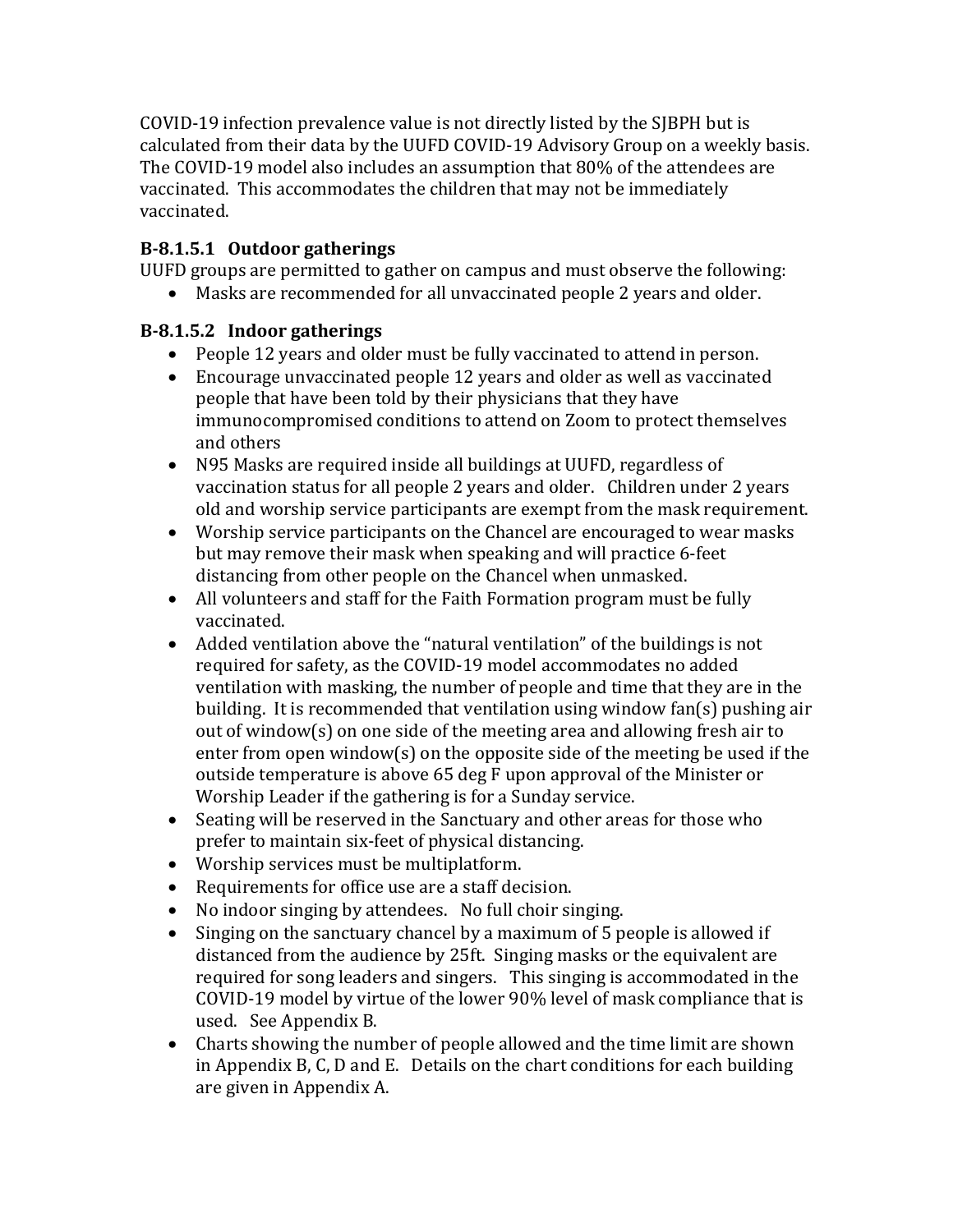- Instructions for the use of all charts are given in Appendix B.
- The total person attendance and time limit in the sanctuary with 90% mask compliance is determined by the chart in **B-8.1.5.11** Appendix B. This condition allows for limited masked singing on the chancel.
- The total person attendance and time limit in the sanctuary with 95% mask compliance is determined by the chart in **B-8.1.5.12** Appendix C. This condition allows for NO singing on the chancel and represents the best attendance and time limit that we can do with the current facility. Note that the higher level of mask compliance makes a significant increase in the ability to use the sanctuary.
- The total person attendance and the time limit in Bowman hall is determined by the chart in **B-8.1.5.13** Appendix D. This uses 95% mask compliance.
- The total person attendance and the time limit in Columbine is determined by the chart in **B-8.1.5.14** Appendix E. This uses 95% mask compliance.

## **B-8.1.5.3 Circle Suppers**

Circle Suppers are designed to be small groups (6-8). Recommendations:

- Outdoor dining only.
- Participation in circle suppers shall be limited to fully vaccinated people. People that have been told by their physicians that they have immunocompromised conditions should also not attend at this time to protect themselves.
- Seating should be provided for those who prefer to maintain six-feet of physical distancing.
- Minimize objects touched by multiple people.
- Provide hand sanitizer.

Food Service:

- Bring your own food/beverage and utensils.
- Pot Luck at the discretion of the group.
	- o Use hand sanitizer before going through service line.

## **B-8.1.5.4 Special Considerations**

As determined by Staff, special consideration may be given to Social Justice activities or other circumstances that fall outside the stated guidelines. The UUFD COVID-19 Advisory group should be consulted regarding these situations.

## **B-8.1.5.5 Participants' Responsibilities**

Participants must notify the UUFD office staff with any positive COVID-19 test results within 14-days of attending an event at UUFD. The office will notify the health department.

## **B-8.1.5.6 Restroom Use**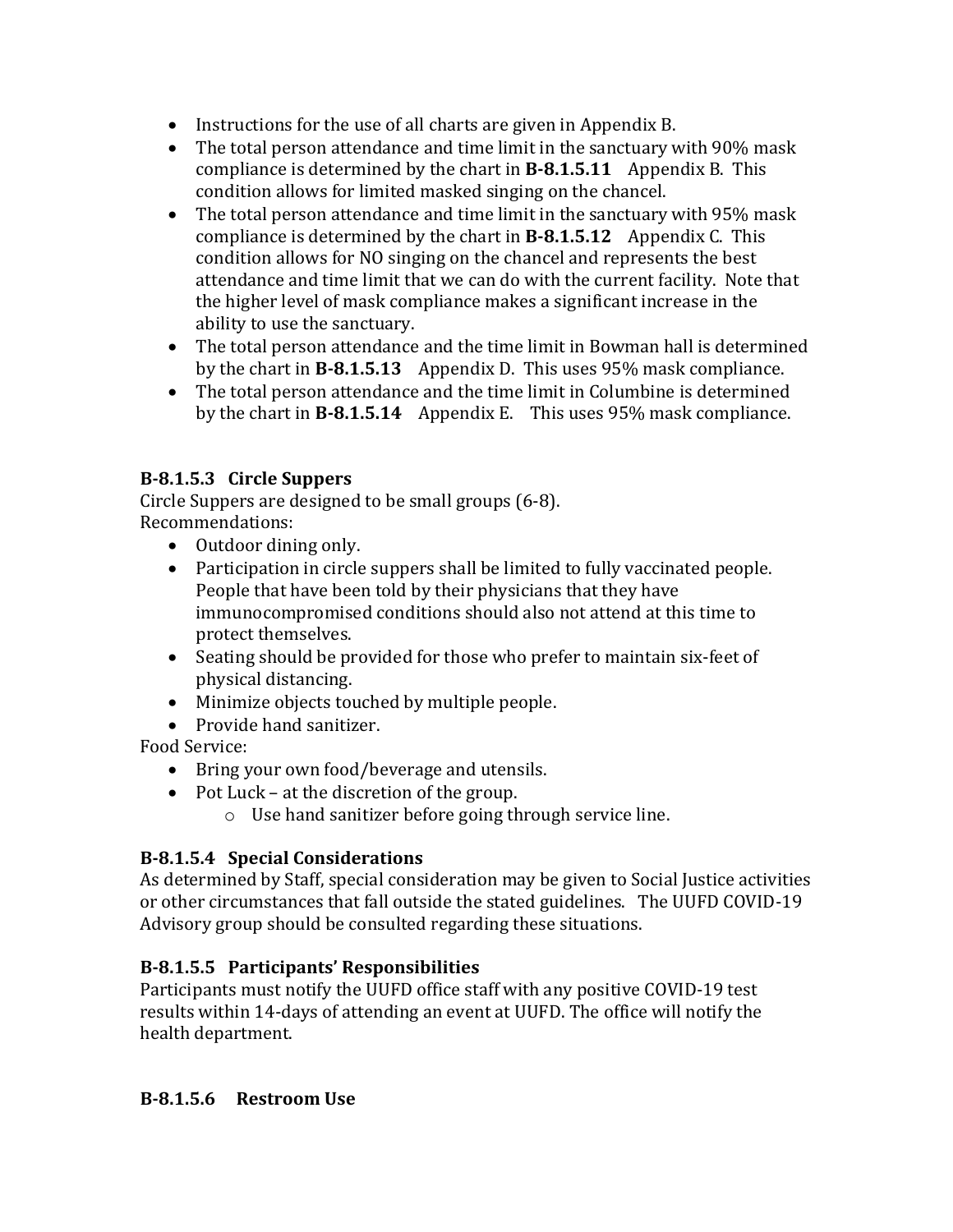Follow posted cleaning procedures.

#### **B-8.1.5.7 Group Organizers**

Group organizers must be members of UUFD and assume the following responsibilities:

- Apply for and reserve a defined space with UUFD office staff following reservation procedures developed by staff.
- Remain onsite for the entire meeting and agree to enforce these safety precautions.
- Understand that non-compliance may result in revocation of the use of space for gatherings.

#### **B-8.1.5.8 Staff Responsibilities**

Staff responsibilities include:

- Scheduling meeting times and spaces;
- Developing and implementing reservation forms and procedures; and
- Reporting to local health authorities the names and contact information of any participants they learn of who test COVID-19 positive within 14-days of attending an event on the UUFD campus.

#### **B-8.1.5.9 COVID-19 Monitoring**

This policy is subject to change as local COVID-19 conditions change

## **B-8.1.5.10 Appendix A**

Notes for the chart in the Appendix B (Sanctuary):

- 1. Assumes N95 masks are worn at the 90% compliance level.
- 2. Singing mask singing allowed on the chancel
- 3. No added ventilation is used above the "natural ventilation" of the building
- 4. No singing by the congregation audience.
- 5. Assumes 80% of people are fully vaccinated (accommodates unvaccinated kids)

Notes for the chart in the Appendix C (Sanctuary):

- 1. Assumes N95 masks are worn at the 95% compliance level.
- 2. No singing allowed on the chancel
- 3. No added ventilation is used above the "natural ventilation" of the building
- 4. No singing by the congregation audience.
- 5. Assumes 80% of people are fully vaccinated (accommodates unvaccinated kids)

Notes for the chart in the Appendix D (Bowman Hall):

- 1. Assumes N95 masks are worn at the 95% compliance level.
- 2. No added ventilation is used above the "natural ventilation" of the building
- 3. No singing.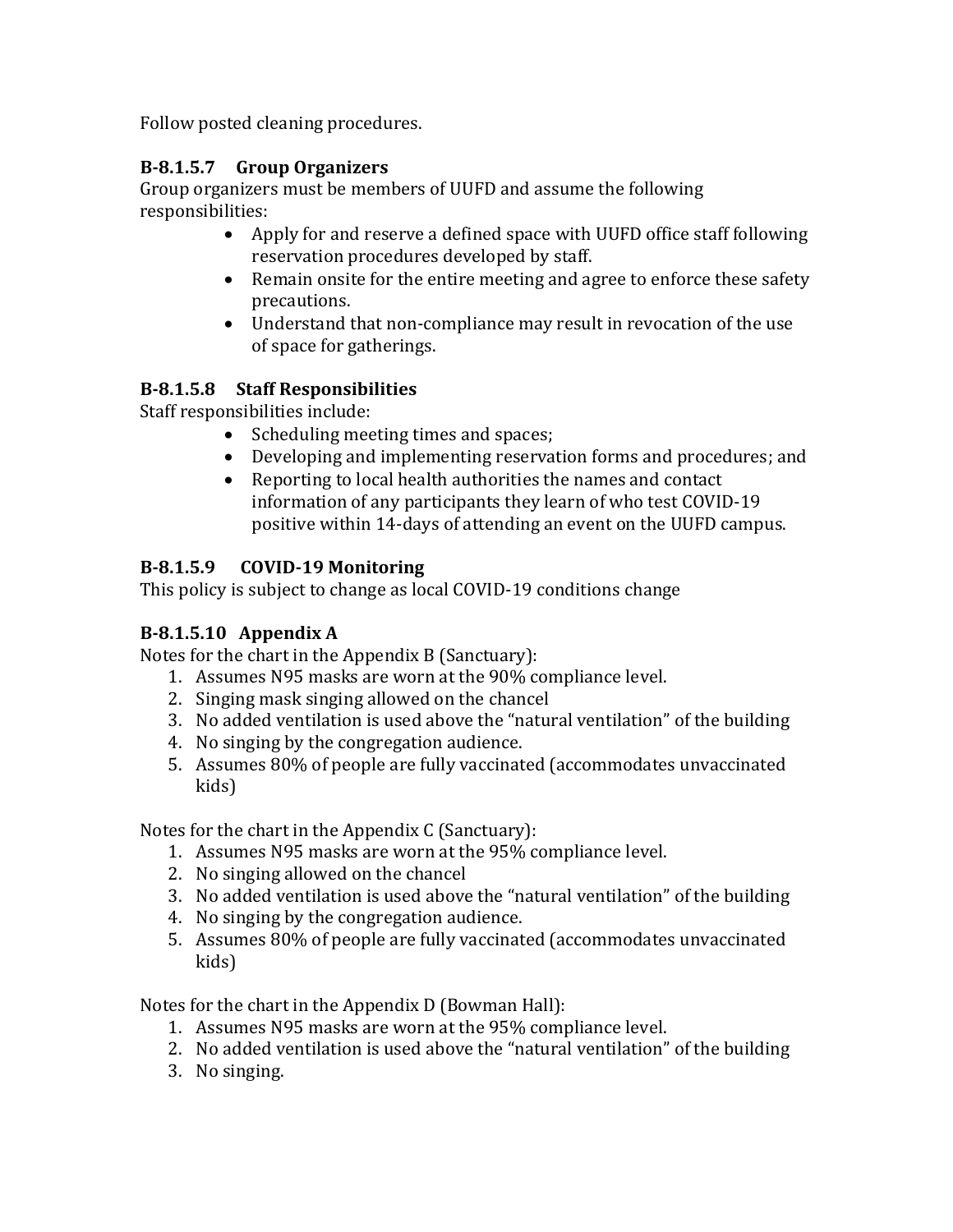4. Assumes 80% of people are fully vaccinated (accommodates unvaccinated kids)

Notes for the chart in the Appendix E (Columbine House):

- 1. Assumes N95 masks are worn at the 95% compliance level.
- 2. No added ventilation is used above the "natural ventilation" of the building
- 3. No singing.
- 4. Assumes 80% of people are fully vaccinated (accommodates unvaccinated kids)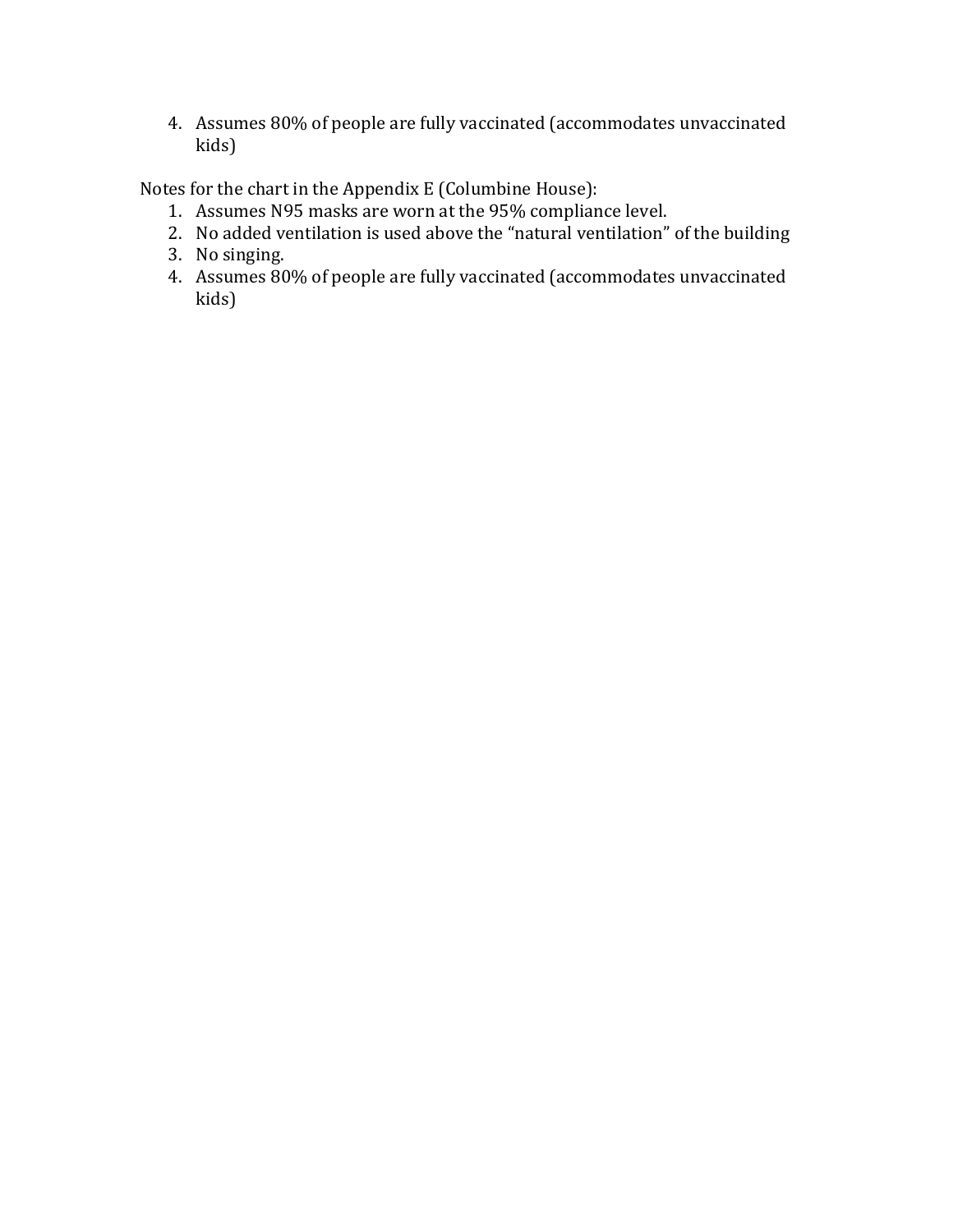



How to read this chart:

- 1. Find the location of the current Prevalence of Contagion value supplied by the UUFD COVID-19 Advisory Group on the horizontal (bottom) side of the chart.
- 2. Follow this location straight up the chart until it intersects line for the maximum number of people that are planned to be at the gathering.
- 3. Extend a horizontal line from this intersection over to the left side of the chart to read the time limit for the gathering.

For example: if the current Prevalence of Contagion value was 2600 (blue arrow), that value will intersect the 60 person line at 1.5 hour time limit (red line). If 80 people are planned, it would result in a 1 hour time limit. For 100 people the time limit would be 0.7 hour (0.7hr X 60 minutes/hr = 42 minutes)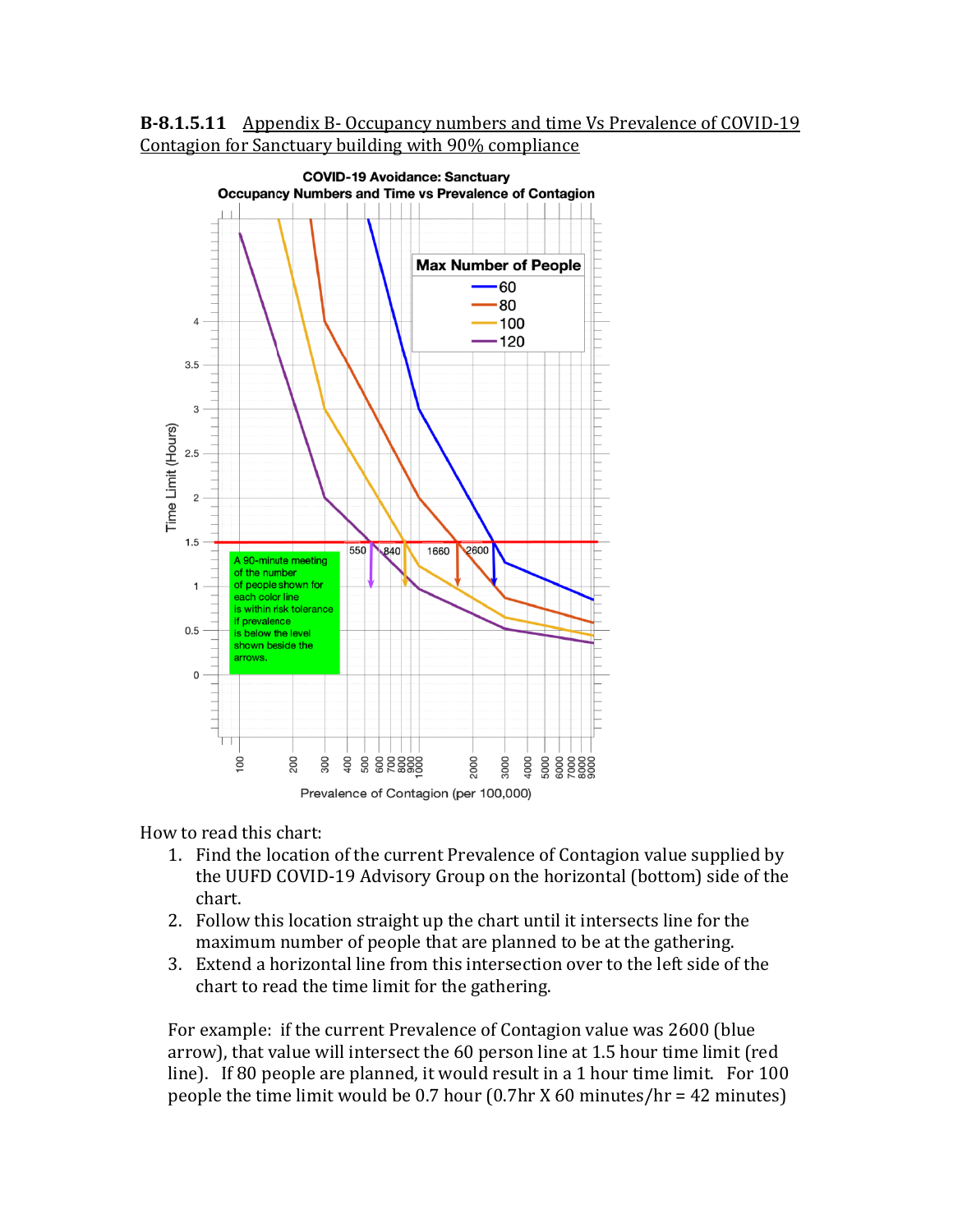**B-8.1.5.12** Appendix C- Occupancy numbers and time Vs Prevalence of COVID-19 Contagion for Sanctuary building with 95% compliance

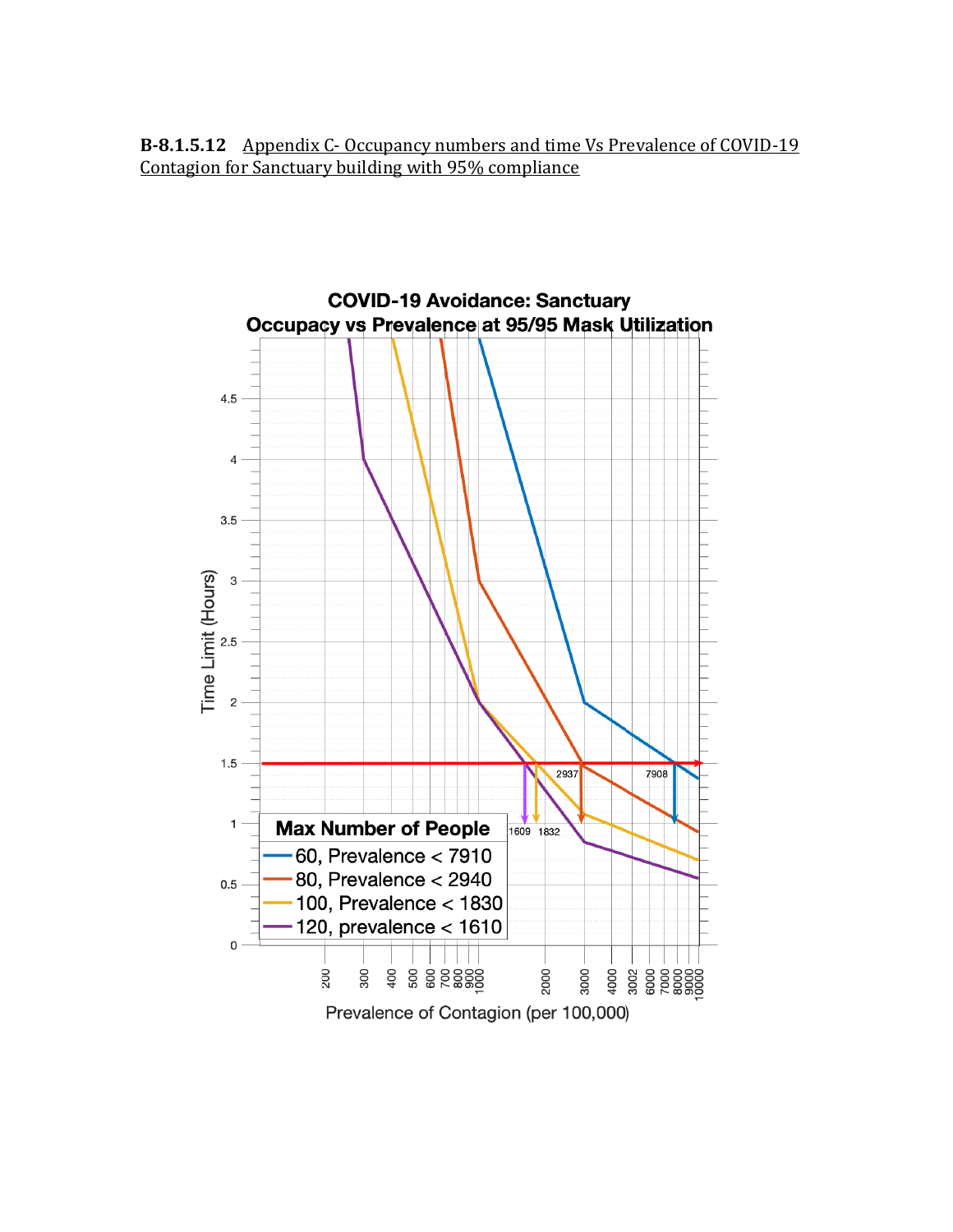**B-8.1.5.13** Appendix D- Occupancy numbers and time Vs Prevalence of COVID-19 Contagion for Bowman Hall, 95% mask compliance